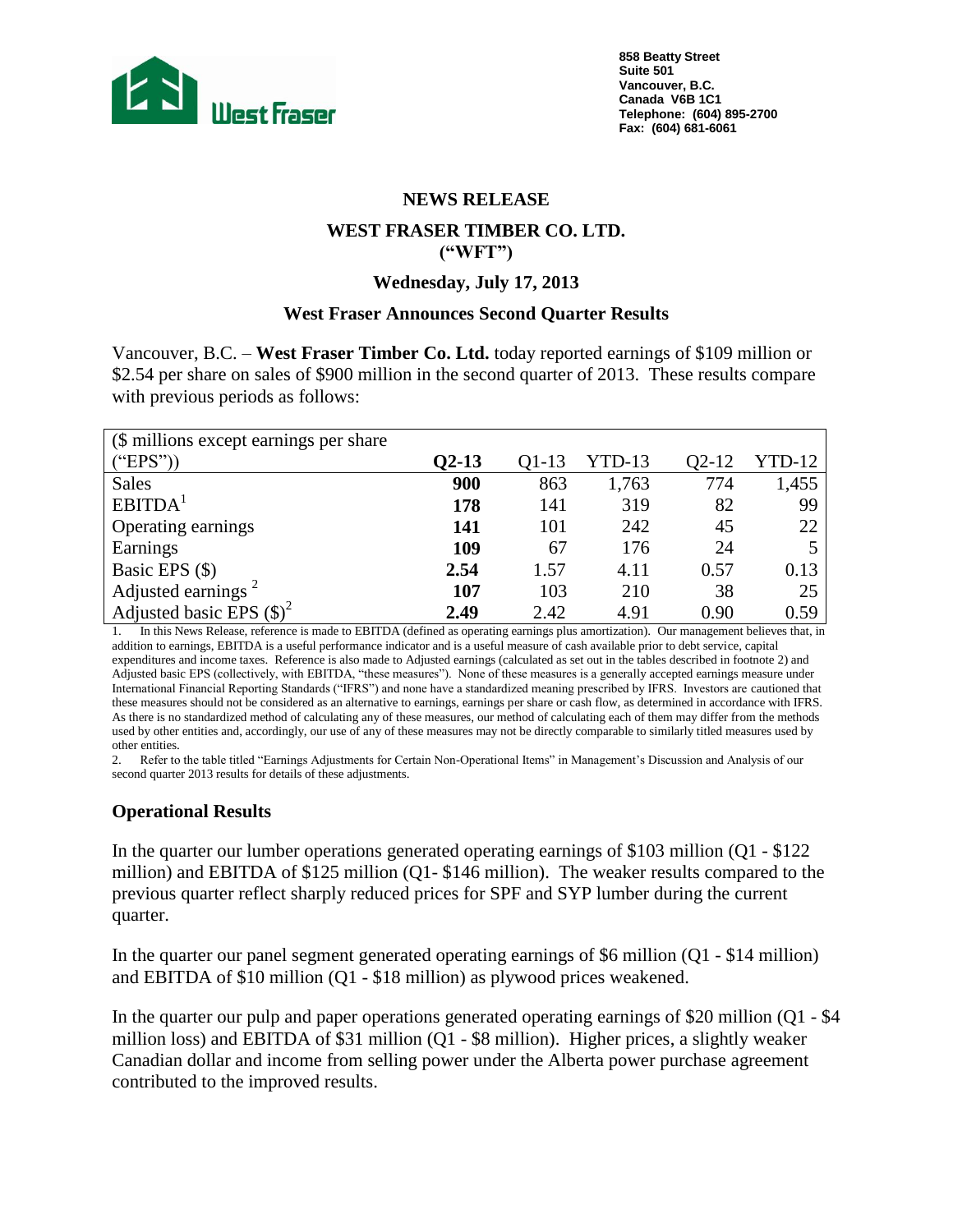### **Outlook**

Both SPF and SYP lumber prices experienced a sharp drop during the second quarter. U.S. housing continues to slowly recover and lumber prices have stabilized and shown some improvement in early July. We expect lumber prices to remain fairly volatile but with a gradual upward trend. B.C. and Alberta timber harvesting stumpage costs are set to increase in the third quarter but lumber productivity and cost reductions are expected to continue to improve over the next few quarters as we complete various major capital projects.

"In the second quarter we saw an example of the kind of lumber price volatility that we have expected to accompany the gradual recovery of the U.S. housing market." said Ted Seraphim, our President and CEO. "We continue to be optimistic about that recovery and are focused on ensuring that we are able to fully benefit from it."

## **Management's Discussion & Analysis ("MD&A")**

The Company's MD&A is available on the Company's website: www.westfraser.com and on the System for Electronic Document Analysis and Retrieval at www.sedar.com under the Company's profile.

## **McDavid Sawmill Restart**

We will be restarting our McDavid, Florida sawmill, which has been closed since 2008, on a one-shift basis before the end of 2013. "We are pleased to be able to restart the McDavid sawmill." said Ted Seraphim. "We are looking forward to training staff and investing capital to improve the mill's operations."

### **West Fraser**

We are an integrated wood products company producing lumber, wood chips, LVL, MDF, plywood, pulp and newsprint. We have operations in western Canada and the southern United States.

### **Forward-Looking Statements**

This news release contains historical information, descriptions of current circumstances and statements about potential future developments. The latter, which are forward-looking statements and are included under the heading "Outlook" and "McDavid Sawmill Restart", are presented to provide reasonable guidance to the reader but their accuracy depends on a number of assumptions and is subject to various risks and uncertainties. Actual outcomes and results will depend on a number of factors that could affect our ability to execute our business plans, including those matters described in the 2012 annual Management's Discussion  $\&$  Analysis under "Risks and Uncertainties", and may differ materially from those anticipated or projected. Accordingly, readers should exercise caution in relying upon forward-looking statements and we undertake no obligation to publicly revise them to reflect subsequent events or circumstances, except as required by applicable securities laws.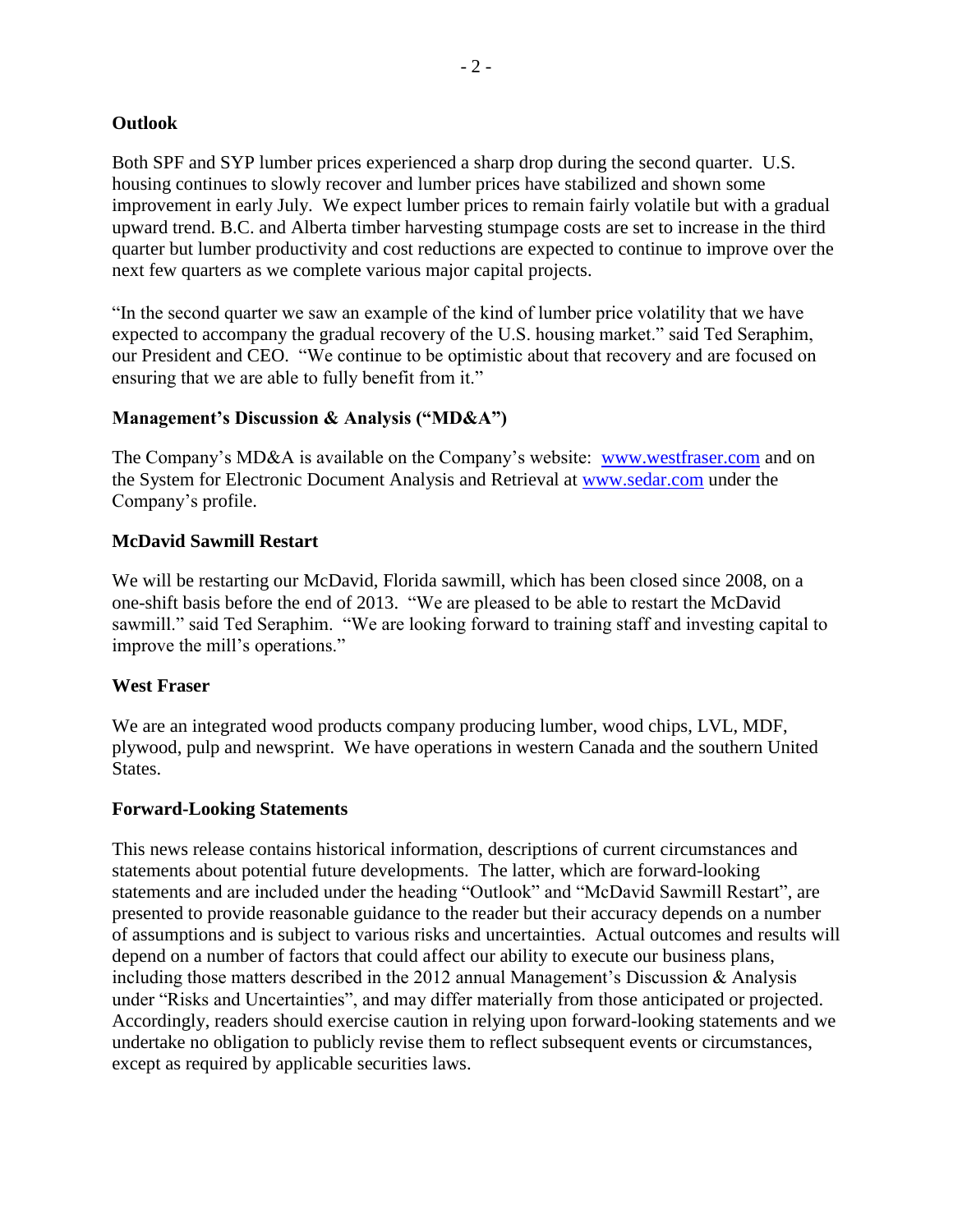## **Conference Call**

Investors are invited to listen to the quarterly conference call on Thursday, July 18, 2013 at 8:30 a.m. Pacific Time (11:30 a.m. Eastern Time) by dialing 1-800-952-6845 (toll-free North America). The call may also be accessed through our website at www.westfraser.com.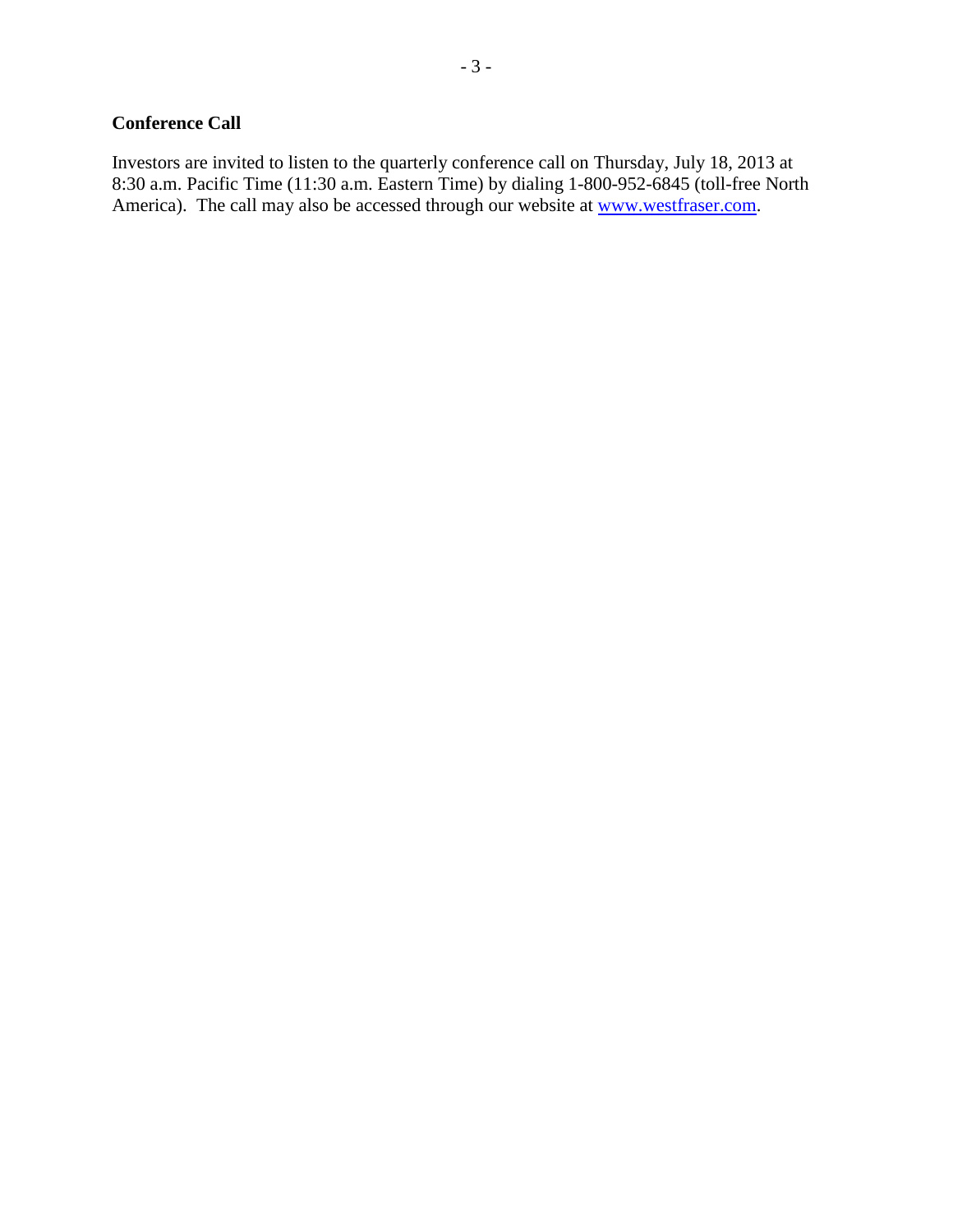

Condensed Consolidated Balance Sheets

*(in millions of Canadian dollars, except where indicated - unaudited)*

|                                               |             | <b>June 30</b> December 31 |
|-----------------------------------------------|-------------|----------------------------|
|                                               | 2013        | 2012                       |
| <b>Assets</b>                                 |             |                            |
| <b>Current assets</b>                         |             |                            |
| Cash and short-term investments               | \$<br>220   | \$<br>102                  |
| Receivables                                   | 291         | 251                        |
| Inventories (note 4)                          | 452         | 459                        |
| Prepaid expenses                              | 25          | 11                         |
|                                               | 988         | 823                        |
| Property, plant and equipment                 | 1,020       | 959                        |
| <b>Timber licences</b>                        | 488         | 496                        |
| <b>Goodwill and other intangibles</b>         | 325         | 330                        |
| <b>Other assets</b>                           | 10          | 10                         |
|                                               | \$<br>2,831 | \$<br>2,618                |
|                                               |             |                            |
| <b>Liabilities</b>                            |             |                            |
| <b>Current liabilities</b>                    |             |                            |
| Payables and accrued liabilities              | \$<br>321   | \$<br>322                  |
| Income taxes payable                          | 30          | 20                         |
| Reforestation and decommissioning obligations | 42          | 43                         |
|                                               | 393         | 385                        |
| Long-term debt (note 5)                       | 317         | 300                        |
| Other liabilities (note 6)                    | 301         | 313                        |
| <b>Deferred income taxes</b>                  | 142         | 128                        |
|                                               | 1,153       | 1,126                      |
|                                               |             |                            |
| <b>Shareholders' Equity</b>                   |             |                            |
| Share capital                                 | 602         | 602                        |
| Accumulated other comprehensive earnings      | 7           | (9)                        |
| Retained earnings                             | 1,069       | 899                        |
|                                               | 1,678       | 1,492                      |
|                                               | \$<br>2.831 | \$<br>2,618                |

Number of Common shares and Class B Common shares outstanding at July 17, 2013 was 42,866,028.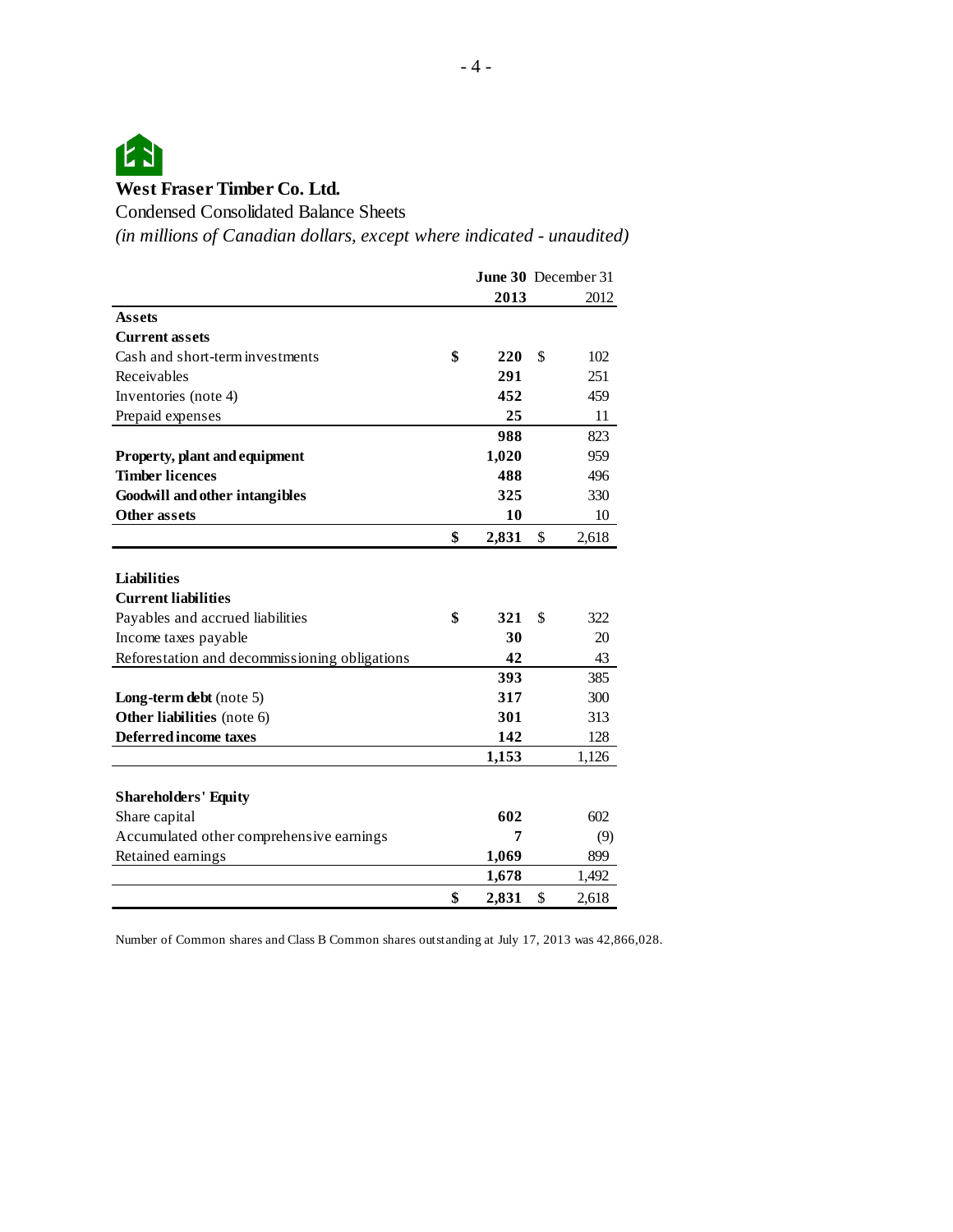

*(in millions of Canadian dollars, except where indicated - unaudited)* Condensed Consolidated Statements of Changes in Shareholders' Equity

|                                                                | April 1 to June 30 |     |           |     | January 1 to June 30 |    |       |
|----------------------------------------------------------------|--------------------|-----|-----------|-----|----------------------|----|-------|
|                                                                | 2013               |     | 2012      |     | 2013                 |    | 2012  |
| Share capital                                                  |                    |     |           |     |                      |    |       |
| Balance - beginning of period                                  | \$<br>602          | S.  | 601       | -\$ | 602                  | £. | 601   |
| Issuance of Common shares                                      |                    |     |           |     |                      |    | 1     |
| Balance - end of period                                        | \$<br>602          | \$  | 602       | \$  | 602                  | \$ | 602   |
| Accumulated other comprehensive earnings                       |                    |     |           |     |                      |    |       |
| Balance - beginning of period                                  | \$<br>(4)          | -\$ | $(10)$ \$ |     | $(9)$ \$             |    | (6)   |
| Translation gain on foreign operations                         | 11                 |     | 5         |     | 16                   |    | 1     |
| Balance - end of period                                        | \$<br>7            | \$  | $(5)$ \$  |     | 7                    | \$ | (5)   |
| <b>Retained earnings</b>                                       |                    |     |           |     |                      |    |       |
| Balance - beginning of period                                  | \$<br>908          | \$  | 851       | -\$ | 899                  | \$ | 888   |
| Actuarial gain (loss) on employee future benefits (net of tax) | 58                 |     | (23)      |     | 6                    |    | (35)  |
| Earnings for the period                                        | 109                |     | 24        |     | 176                  |    | 5     |
| Dividends                                                      | (6)                |     | (6)       |     | (12)                 |    | (12)  |
| Balance - end of period                                        | \$<br>1,069        | \$  | 846       | \$  | 1,069                | \$ | 846   |
| <b>Shareholders' equity</b>                                    | \$<br>1,678        | \$  | 1,443     | \$  | 1,678                | \$ | 1,443 |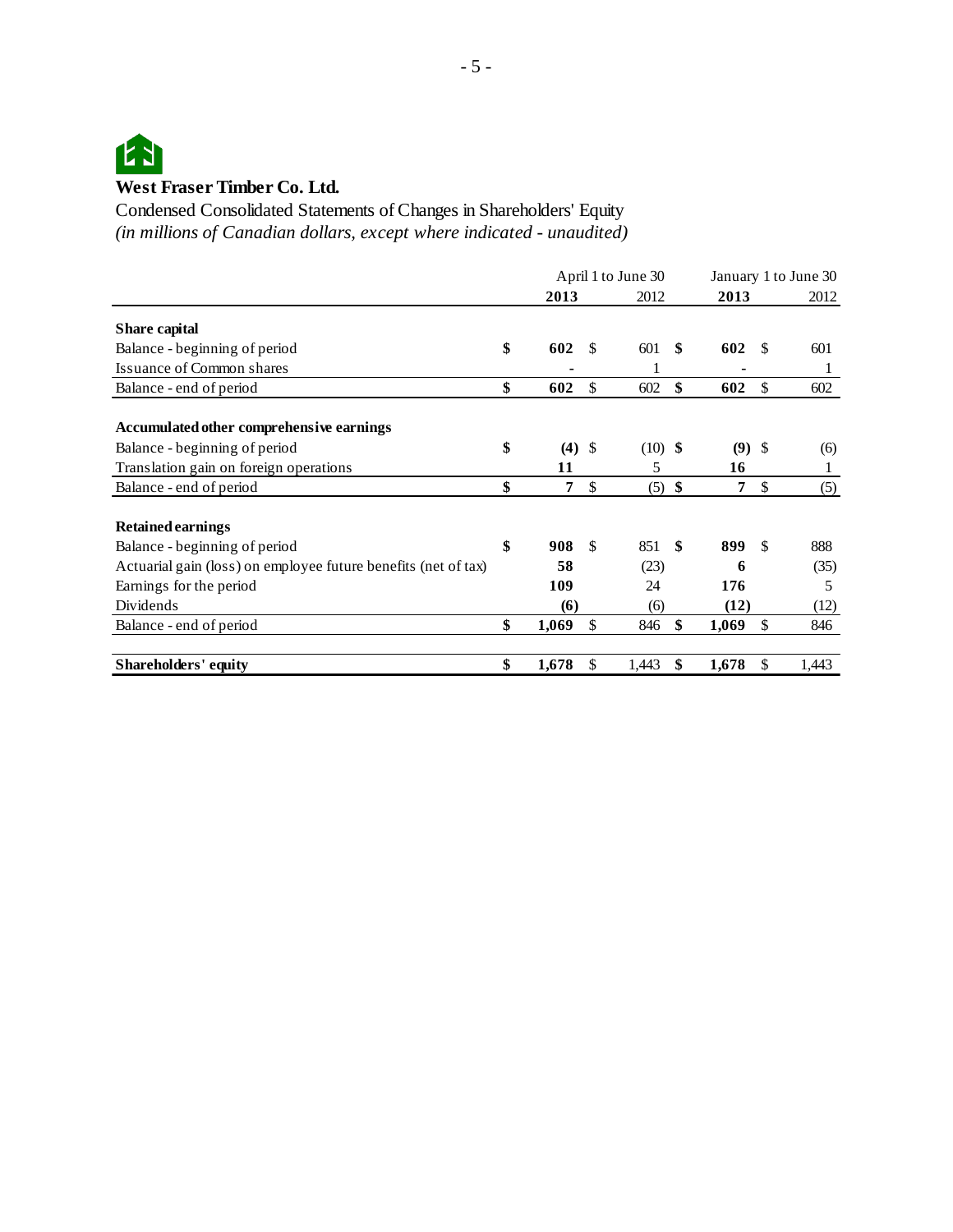

Condensed Consolidated Statements of Earnings and

Comprehensive Earnings

*(in millions of Canadian dollars, except where indicated - unaudited)*

|                                                                 | April 1 to June 30 |      |    |                          | January 1 to June 30 |              |                |
|-----------------------------------------------------------------|--------------------|------|----|--------------------------|----------------------|--------------|----------------|
|                                                                 |                    | 2013 |    | 2012                     | 2013                 |              | 2012           |
| <b>Sales</b>                                                    | \$                 | 900  | \$ | 774                      | \$<br>1,763          | \$           | 1,455          |
| <b>Costs and expenses</b>                                       |                    |      |    |                          |                      |              |                |
| Cost of products sold                                           |                    | 576  |    | 517                      | 1,117                |              | 1,013          |
| Freight and other distribution costs                            |                    | 126  |    | 126                      | 243                  |              | 243            |
| Export taxes                                                    |                    |      |    | 14                       |                      |              | 27             |
| Amortization                                                    |                    | 37   |    | 37                       | 77                   |              | 77             |
| Selling, general and administration                             |                    | 32   |    | 26                       | 64                   |              | 52             |
| Equity-based compensation                                       |                    | (12) |    | 9                        | 20                   |              | 21             |
|                                                                 |                    | 759  |    | 729                      | 1,521                |              | 1,433          |
| <b>Operating earnings</b>                                       |                    | 141  |    | 45                       | 242                  |              | 22             |
| Finance expense (note 8)                                        |                    | (7)  |    | (7)                      | (14)                 |              | (14)           |
| Exchange loss on long-term debt                                 |                    | (11) |    | (6)                      | (17)                 |              |                |
| Other income (note 9)                                           |                    | 10   |    | $\overline{\phantom{a}}$ | 7                    |              |                |
| Earnings before tax provision                                   |                    | 133  |    | 32                       | 218                  |              | $8\,$          |
| Tax provision (note 10)                                         |                    | (24) |    | (8)                      | (42)                 |              | (3)            |
| <b>Earnings</b>                                                 | \$                 | 109  | \$ | 24                       | \$<br>176            | $\mathbb{S}$ | $\overline{5}$ |
| Earnings per share (dollars) (note 11)                          |                    |      |    |                          |                      |              |                |
| Basic                                                           | \$                 | 2.54 | \$ | 0.57                     | \$<br>4.11           | \$           | 0.13           |
| Diluted                                                         | \$                 | 2.23 | \$ | 0.57                     | \$<br>4.11           | \$           | 0.13           |
| <b>Comprehensive earnings</b>                                   |                    |      |    |                          |                      |              |                |
| Earnings                                                        | \$                 | 109  | \$ | 24                       | \$<br>176            | \$           | 5              |
| Other comprehensive earnings                                    |                    |      |    |                          |                      |              |                |
| Translation gain on foreign operations <sup>1</sup>             |                    | 11   |    | 5                        | 16                   |              | 1              |
| Actuarial gain (loss) on employee future benefits (note 7) $^2$ |                    | 58   |    | (23)                     | 6                    |              | (35)           |
| <b>Comprehensive earnings</b>                                   | \$                 | 178  | \$ | 6                        | \$<br>198            | \$           | (29)           |

1. Reclassified through earnings in the event of a reduction in net investment in foreign operations.

2. Not reclassified through earnings.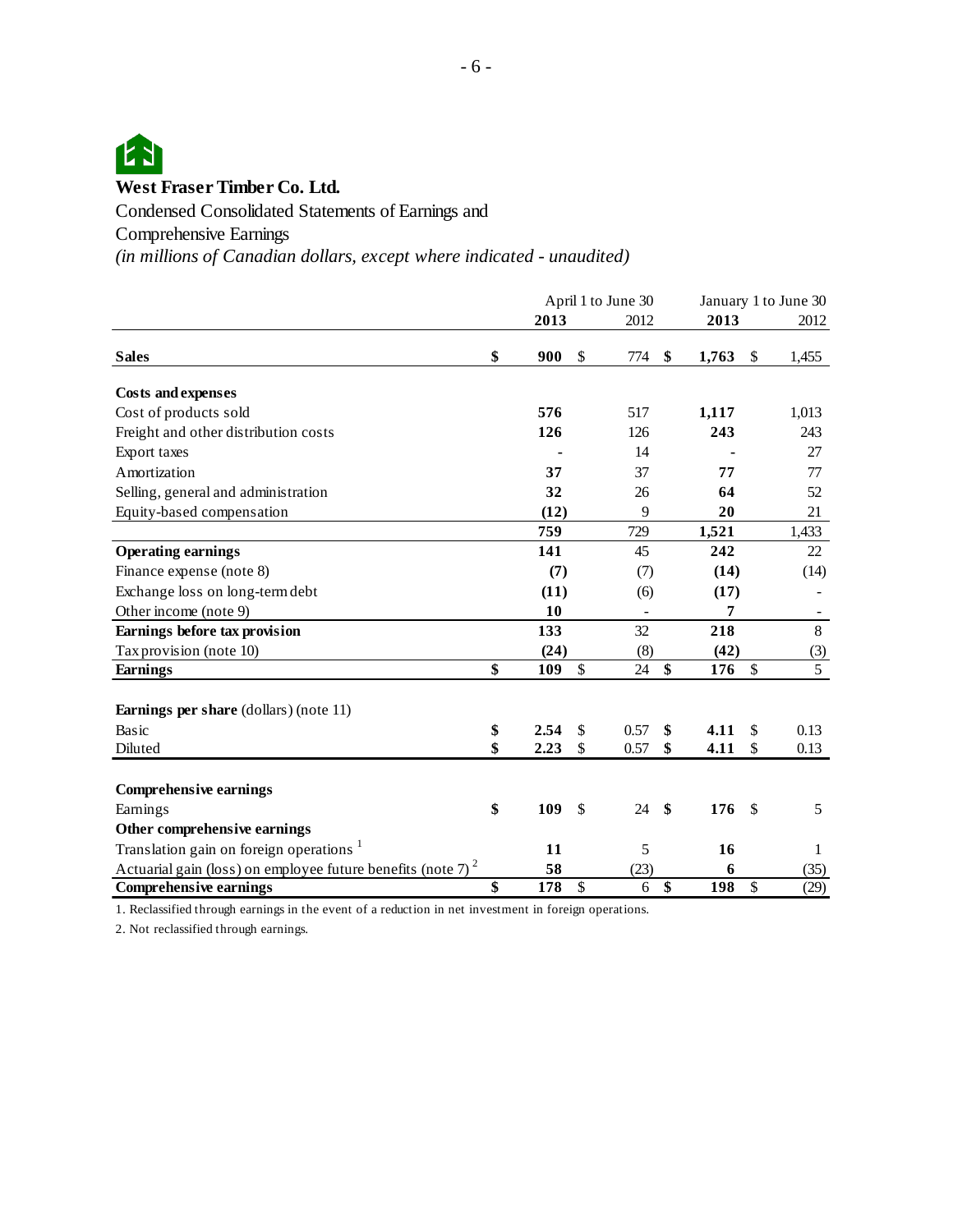

Condensed Consolidated Statements of Cash Flows

*(in millions of Canadian dollars, except where indicated - unaudited)*

|                                                | April 1 to June 30 |    |      | January 1 to June 30 |    |      |
|------------------------------------------------|--------------------|----|------|----------------------|----|------|
|                                                | 2013               |    | 2012 | 2013                 |    | 2012 |
| <b>Operating activities</b>                    |                    |    |      |                      |    |      |
| Earnings                                       | \$<br>109          | \$ | 24   | \$<br>176            | \$ | 5    |
| Adjustments                                    |                    |    |      |                      |    |      |
| Amortization                                   | 37                 |    | 37   | 77                   |    | 77   |
| Finance expense                                | 7                  |    | 7    | 14                   |    | 14   |
| Exchange loss on long-term debt                | 11                 |    | 6    | 17                   |    |      |
| Tax provision                                  | 24                 |    | 8    | 42                   |    | 3    |
| Income taxes paid                              | (10)               |    | (5)  | (22)                 |    | (1)  |
| Reforestation and decommissioning obligations  | (12)               |    | (4)  | 6                    |    | 8    |
| Employee future benefits expense               | 12                 |    | 10   | 24                   |    | 20   |
| Contributions to employee future benefit plans | (30)               |    | (10) | (36)                 |    | (14) |
| Other                                          | (6)                |    |      | (6)                  |    | (1)  |
| Changes in non-cash working capital            |                    |    |      |                      |    |      |
| Receivables                                    | 49                 |    | 15   | (28)                 |    | (35) |
| Inventories                                    | 124                |    | 84   | 12                   |    | 4    |
| Prepaid expenses                               | (8)                |    | (10) | (13)                 |    | (13) |
| Payables and accrued liabilities               | (51)               |    | (19) | (5)                  |    | 7    |
| Cash flows from operating activities           | 256                |    | 143  | 258                  |    | 74   |
|                                                |                    |    |      |                      |    |      |
| <b>Financing activities</b>                    |                    |    |      |                      |    |      |
| Repayment of operating loans                   |                    |    | (56) |                      |    |      |
| Finance charges paid                           | (8)                |    | (8)  | (9)                  |    | (9)  |
| Dividends                                      | (6)                |    | (6)  | (12)                 |    | (12) |
| Other                                          |                    |    | (1)  |                      |    |      |
| <b>Cash flows from financing activities</b>    | (14)               |    | (71) | (21)                 |    | (21) |
|                                                |                    |    |      |                      |    |      |
| <b>Investing activities</b>                    |                    |    |      |                      |    |      |
| Additions to capital assets                    | (74)               |    | (33) | (123)                |    | (84) |
| Proceeds from Green Transformation Program     |                    |    | 24   | 1                    |    | 40   |
| Proceeds from disposal of capital assets       |                    |    |      | 1                    |    | 2    |
| Other                                          | (2)                |    |      | (2)                  |    |      |
| Cash flows from investing activities           | (76)               |    | (9)  | (123)                |    | (42) |
|                                                |                    |    |      |                      |    |      |
| Change in cash                                 | 166                |    | 63   | 114                  |    | 11   |
| Foreign exchange effect on cash                | 4                  |    |      | 4                    |    |      |
| Cash - beginning of period                     | 50                 |    | 16   | 102                  |    | 68   |
| Cash - end of period                           | \$<br>220          | \$ | 79   | \$<br>220            | \$ | 79   |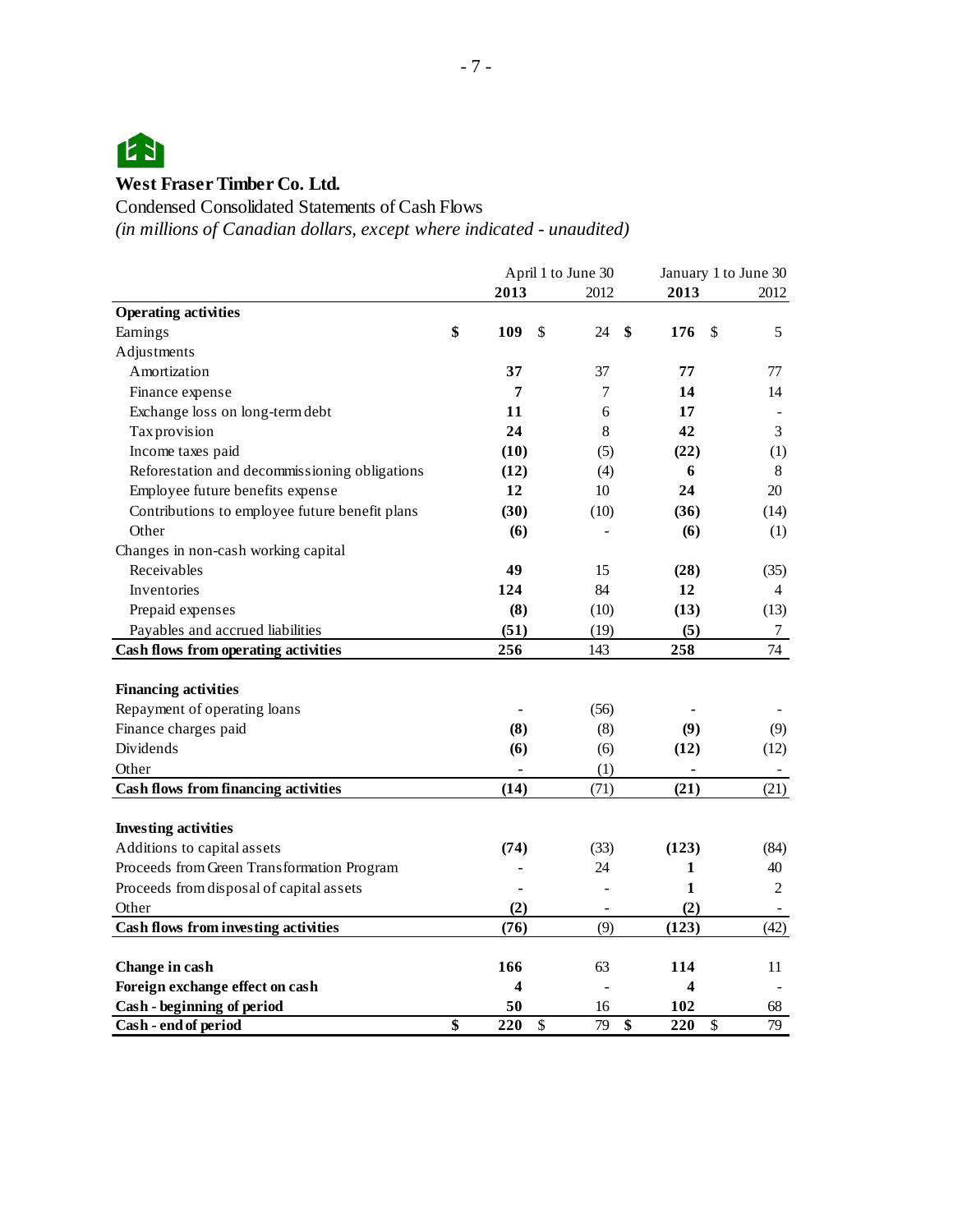## 1. **Nature of operations**

West Fraser Timber Co. Ltd. ("West Fraser", "we", "us" or "our") is an integrated wood products company producing lumber, wood chips, LVL, MDF, plywood, pulp and newsprint with facilities in western Canada and the southern United States. Our executive office is located at 858 Beatty Street, Suite 501, Vancouver, British Columbia. West Fraser was formed by articles of amalgamation under the *Business Corporations Act* (British Columbia) and is registered in British Columbia, Canada. Our Common shares are listed for trading on the Toronto Stock Exchange under the symbol WFT.

## 2. **Basis of presentation and statement of compliance**

These condensed consolidated interim financial statements have been prepared in accordance with International Accounting Standard 34 *Interim Financial Reporting* as issued by the International Accounting Standards Board ("IASB") and using the same accounting policies and methods of their application as the December 31, 2012 annual financial statements, except as described below. These condensed consolidated interim financial statements should be read in conjunction with our 2012 annual financial statements.

## 3. **Changes in accounting policies**

We have adopted the following new and revised standards, along with any consequential amendments, effective January 1, 2013. These changes were made in accordance with the applicable transitional provisions. For a description of the new and revised standards refer to note 4 of our 2012 annual financial statements.

*IFRS 10 - Consolidated Financial Statements, IFRS 11 - Joint Arrangements, IFRS 12 – Disclosure of Interests in Other Entities*

We assessed our consolidation conclusions and the classification of our joint arrangements and determined that the adoption of these IFRS's did not result in any changes to the accounting for our subsidiaries, investees and joint arrangements.

### *IFRS 13 - Fair Value Measurement*

The adoption of IFRS 13 did not require any adjustments to the valuation techniques used to measure fair value and did not result in any measurement adjustments.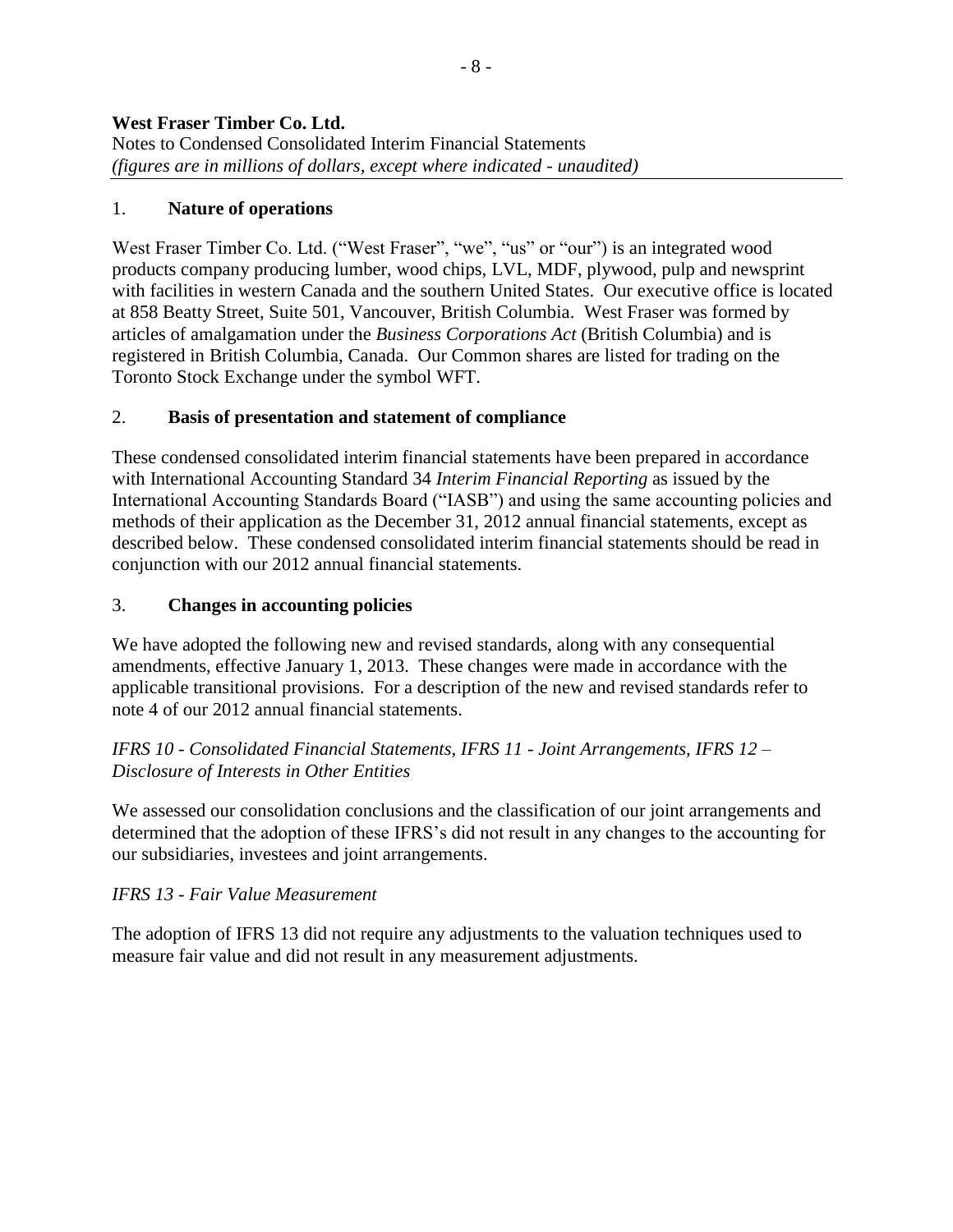## *IAS 19 - Amendment, Employee Benefits*

The effect of adopting the amended standard on January 1, 2013 is as follows:

|                                      |                           | Previous       |                          |                |                          | Amended        |
|--------------------------------------|---------------------------|----------------|--------------------------|----------------|--------------------------|----------------|
| April 1 to June 30, 2013             |                           | standard       |                          | Change         |                          | standard       |
| Pension and benefit expense          | \$                        | 9              | $\overline{\mathcal{S}}$ | 2              | $\overline{\mathcal{S}}$ | 11             |
| Finance expense                      |                           |                |                          | 3              |                          | 3              |
| Tax recovery                         |                           | (2)            |                          | (1)            |                          | (3)            |
|                                      | $\overline{\mathcal{S}}$  | $\overline{7}$ | $\overline{\mathcal{S}}$ | $\overline{4}$ | $\mathsf{\$}$            | 11             |
| Actuarial gain on employee future    |                           |                |                          |                |                          |                |
| benefits (net of tax)                | \$                        | (54)           | \$                       | (4)            | \$                       | (58)           |
| <b>Basic Earnings Per Share</b>      | $\mathcal{S}$             | 2.64           | \$                       | (0.10)         | $\mathcal{S}$            | 2.54           |
| <b>Diluted Earnings Per Share</b>    | \$                        | 2.33           | \$                       | (0.10)         | \$                       | 2.23           |
|                                      |                           |                |                          |                |                          |                |
|                                      |                           | Previous       |                          |                |                          | Amended        |
| April 1 to June 30, 2012             |                           | standard       |                          | Change         |                          | standard       |
| Pension and benefit expense          | $\mathcal{S}$             | 10             | $\overline{\mathcal{S}}$ | 1              | \$                       | 11             |
| Finance expense                      |                           |                |                          | $\overline{2}$ |                          | $\overline{2}$ |
| Tax recovery                         |                           | (3)            |                          | (1)            |                          | (4)            |
|                                      | $\overline{\mathcal{S}}$  | $\overline{7}$ | $\overline{\$}$          | $\overline{2}$ | $\overline{\mathcal{S}}$ | $\overline{9}$ |
| Actuarial loss on employee future    |                           |                |                          |                |                          |                |
| benefits (net of tax)                | \$                        | 25             | \$                       | (2)            | \$                       | 23             |
|                                      |                           |                |                          |                |                          |                |
| Basic and Diluted Earnings Per Share | \$                        | 0.63           | \$                       | (0.06)         | \$                       | 0.57           |
|                                      |                           |                |                          |                |                          |                |
|                                      |                           | Previous       |                          |                |                          | Amended        |
| January 1 to June 30, 2013           |                           | standard       |                          | Change         |                          | standard       |
| Pension and benefit expense          | $\mathcal{S}$             | 18             | $\overline{\mathcal{S}}$ | 5              | $\mathbb{S}$             | 23             |
| Finance expense                      |                           |                |                          | 5              |                          | 5              |
| Tax recovery                         |                           | (4)            |                          | (2)            |                          | (6)            |
|                                      | $\boldsymbol{\mathsf{S}}$ | 14             | $\overline{\$}$          | 8              | \$                       | 22             |
| Actuarial loss (gain) on employee    |                           |                |                          |                |                          |                |
| future benefits (net of tax)         | \$                        | $\overline{2}$ | \$                       | (8)            | \$                       | (6)            |
| Basic and Diluted Earnings Per Share | \$                        | 4.30           | \$                       | (0.18)         | \$                       | 4.12           |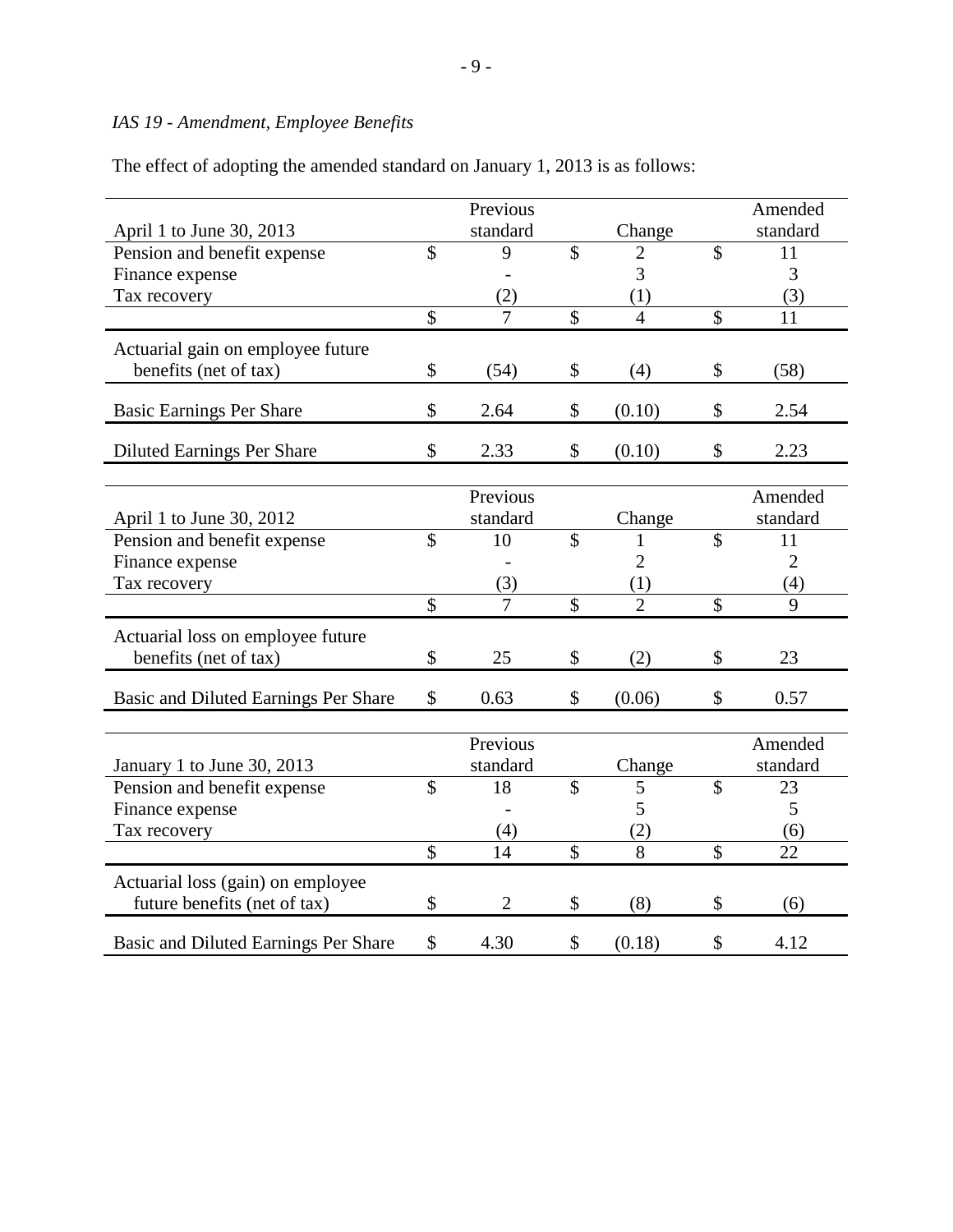|                                      | Previous | Amended |          |
|--------------------------------------|----------|---------|----------|
| January 1 to June 30, 2012           | standard | Change  | standard |
| Pension and benefit expense          | 20       |         | 22       |
| Finance expense                      |          |         |          |
| Tax recovery                         | (6)      |         | (8)      |
|                                      | 14       |         | 18       |
| Actuarial loss on employee future    |          |         |          |
| benefits (net of tax)                | 39       | (4)     | 35       |
| Basic and Diluted Earnings Per Share | 0.24     | (0.11)  | 0.13     |

There is no impact on balance sheet amounts or cash flows resulting from the amended standard.

#### 4. **Inventories**

Inventories at June 30, 2013 were written down by \$7 million (March 31, 2013 - \$1 million; December 31, 2012 - \$3 million; June 30, 2012 - \$4 million) to reflect net realizable value being lower than cost.

### 5. **Long-term debt and operating loans**

### **Long-term debt**

|                                           | June 30, 2013 | December 31, 2012 |     |  |  |  |
|-------------------------------------------|---------------|-------------------|-----|--|--|--|
| US\$300 million senior notes due October  |               |                   |     |  |  |  |
| 2014; interest at $5.2\%$                 | 316           |                   | 299 |  |  |  |
| Note payable due in installments to 2020; |               |                   |     |  |  |  |
| interest at 5.5%                          |               |                   |     |  |  |  |
|                                           | 318           |                   | 301 |  |  |  |
| Less:                                     |               |                   |     |  |  |  |
| Deferred financing costs                  |               |                   |     |  |  |  |
|                                           | 317           |                   |     |  |  |  |

The fair value of the long-term debt is \$333 million (December 31, 2012 - \$313 million) based on rates available to us at the balance sheet date for long-term debt with similar terms and remaining maturities.

## **Operating loans**

We have \$530 million in revolving lines of credit which were undrawn as at June 30, 2013 (December 31, 2012 - undrawn). Deferred financing costs of \$4 million are included in other assets at June 30, 2013 (December 31, 2012 - \$4 million).

Our revolving lines of credit include a \$500 million revolving credit facility which matures September 30, 2016, a \$25 million demand line of credit dedicated to letters of credit and a \$5 million demand line of credit dedicated to a jointly owned newsprint operation. Interest on the three facilities is payable at floating rates based on Prime, U.S. base, Bankers' Acceptances or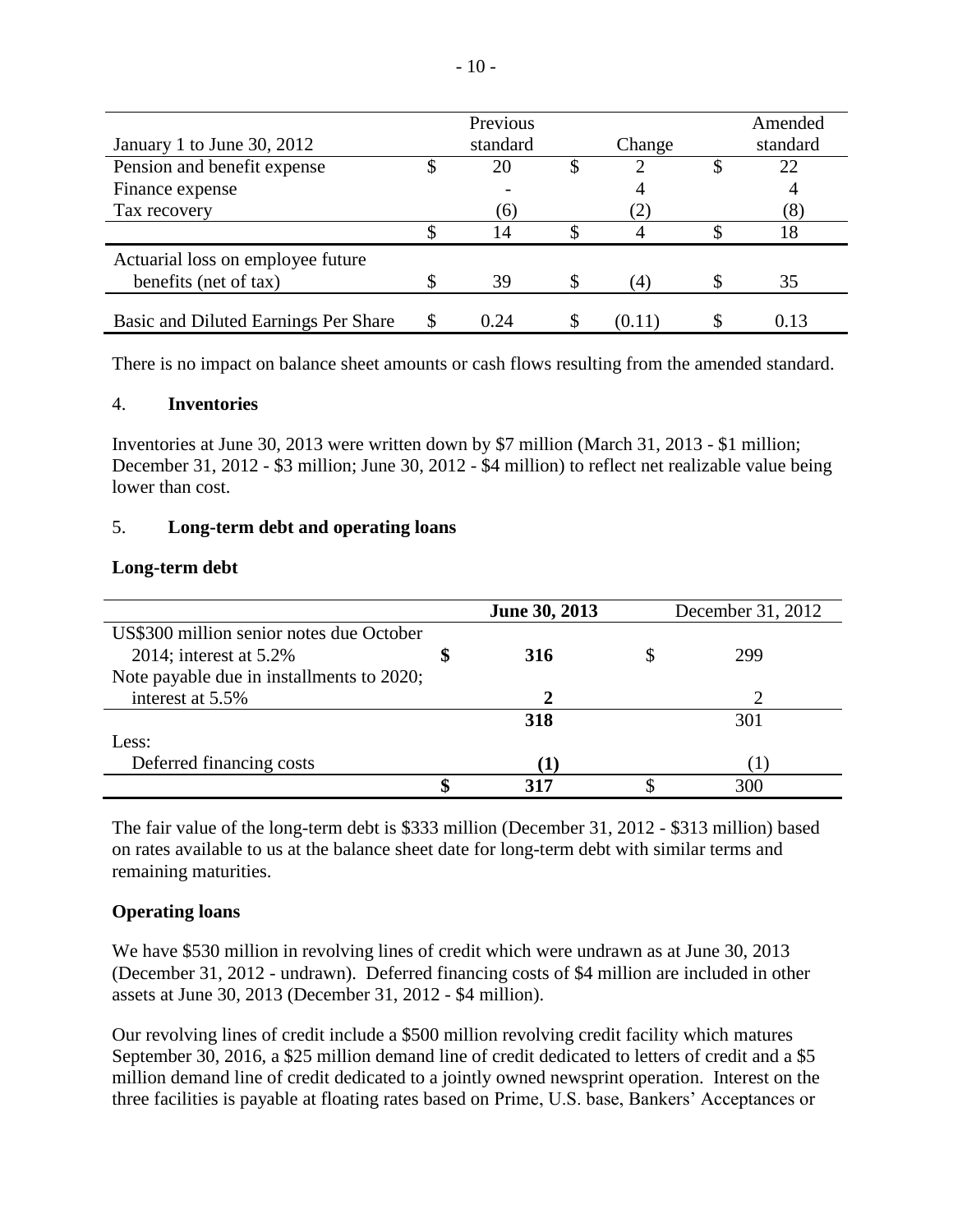LIBOR at our option. As at June 30, 2013, letters of credit in the amount of \$45 million have been issued under these facilities.

The \$500 million revolving credit facility, the \$25 million demand line of credit and the US\$300 million senior notes are unsecured. The \$5 million joint operation demand line of credit is secured by that joint operation's current assets.

|                          | June 30, 2013 | December 31, 2012 |
|--------------------------|---------------|-------------------|
| Post-retirement (note 7) | 185           | 201               |
| Reforestation            | -71           | 69                |
| Decommissioning          | 20            | Iб                |
| Other                    | 25            |                   |
|                          | 301           | 313               |

## 6. **Other liabilities**

### 7. **Employee future benefits**

We maintain defined benefit and defined contribution pension plans covering a majority of our employees. The defined benefit plans provide pension benefits based either on length of service or on earnings and length of service. We also provide group life insurance, medical and extended health benefits to certain employee groups.

The status of the defined benefit pension plans and other benefit plans, in aggregate, is as follows:

|                                | <b>June 30, 2013</b> | December 31, 2012 |
|--------------------------------|----------------------|-------------------|
| Projected benefit obligations  | 1,243                | 1,219             |
| Less fair value of plan assets | (1,058)              | (1,018)           |
| Post-retirement liability      | 185                  | 201               |

The significant actuarial assumptions used to determine the period-ending benefit obligations and the benefit plan expense are as follows:

|                          | June 30, 2013 | March 31, 2013 | December 31, 2012 |
|--------------------------|---------------|----------------|-------------------|
| Discount rate on net     |               |                |                   |
| obligation               | 4.50%         | 4.00%          | 4.50%             |
| Future compensation rate |               |                |                   |
| <i>ncrease</i>           | $3.50\%$      | 3.50%          | 3.50%             |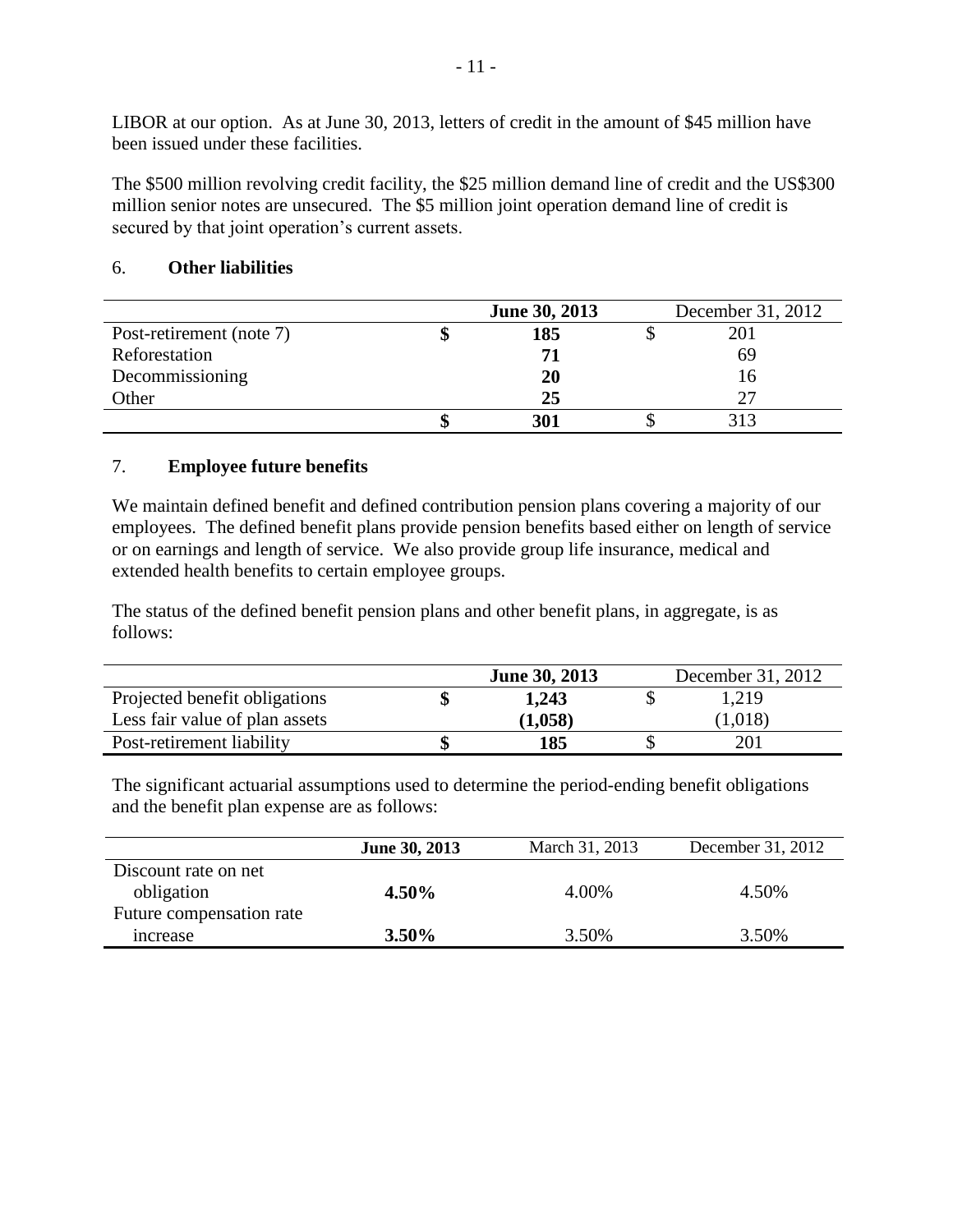The change in the discount rate on obligations and the difference between the actual rate of return and the discount rate on plan assets generated a net actuarial gain (loss) on employee future benefits, included in other comprehensive earnings, as follows:

|                        | April 1 to June 30 |  |      |  | January 1 to June 30 |  |      |  |
|------------------------|--------------------|--|------|--|----------------------|--|------|--|
|                        | 2013               |  | 2012 |  | 2013                 |  | 2012 |  |
| Actuarial gain (loss)  | 77                 |  | (30) |  |                      |  | (46) |  |
| Tax recovery (expense) | 19)                |  |      |  |                      |  |      |  |
|                        | 58                 |  | (23) |  |                      |  | (35) |  |

## 8. **Finance expense**

|                                    | April 1 to June 30 |      | January 1 to June 30 |      |  |      |  |  |
|------------------------------------|--------------------|------|----------------------|------|--|------|--|--|
|                                    | 2013               | 2012 |                      | 2013 |  | 2012 |  |  |
| Interest expense                   | (5)                |      |                      | (10) |  | (10) |  |  |
| Accretion on long-term liabilities |                    |      |                      | (4   |  | (4)  |  |  |
|                                    |                    |      |                      | (14) |  | (14) |  |  |

## 9. **Other income (expense)**

|                                    | April 1 to June 30 |      |  | January 1 to June 30 |  |      |
|------------------------------------|--------------------|------|--|----------------------|--|------|
|                                    | 2013               | 2012 |  | 2013                 |  | 2012 |
| Foreign exchange gain (loss) - net |                    |      |  |                      |  |      |
| Increase in decommissioning        |                    |      |  |                      |  |      |
| obligations                        |                    |      |  | (6)                  |  |      |
| Other                              |                    |      |  |                      |  |      |
|                                    |                    |      |  |                      |  |      |

### 10. **Tax provision**

The tax provision differs from the amount that would have resulted from applying the British Columbia statutory income tax rates to earnings before income taxes as follows:

|                                 | April 1 to June 30 |           | January 1 to June 30 |      |     |
|---------------------------------|--------------------|-----------|----------------------|------|-----|
|                                 | 2013               | 2012      | 2013                 | 2012 |     |
| Income tax expense at statutory |                    |           |                      |      |     |
| rate of $25.75\%$ (2012 – 25%)  | \$<br>(35)         | \$<br>(8) | \$<br>(56)           | \$   | (2) |
| Non-taxable amounts             |                    | 3         | (5)                  |      | (4) |
| Rate differentials between      |                    |           |                      |      |     |
| jurisdictions and on specified  |                    |           |                      |      |     |
| activities                      | $\left( 4\right)$  |           | (8)                  |      |     |
| Recognized tax assets           | 16                 |           | 30                   |      |     |
| Increase in statutory tax rate  | (2)                |           | (2)                  |      |     |
| Other                           |                    |           |                      |      |     |
| Tax provision                   | (24)               | (8        | \$<br>(42)           | \$   | (3) |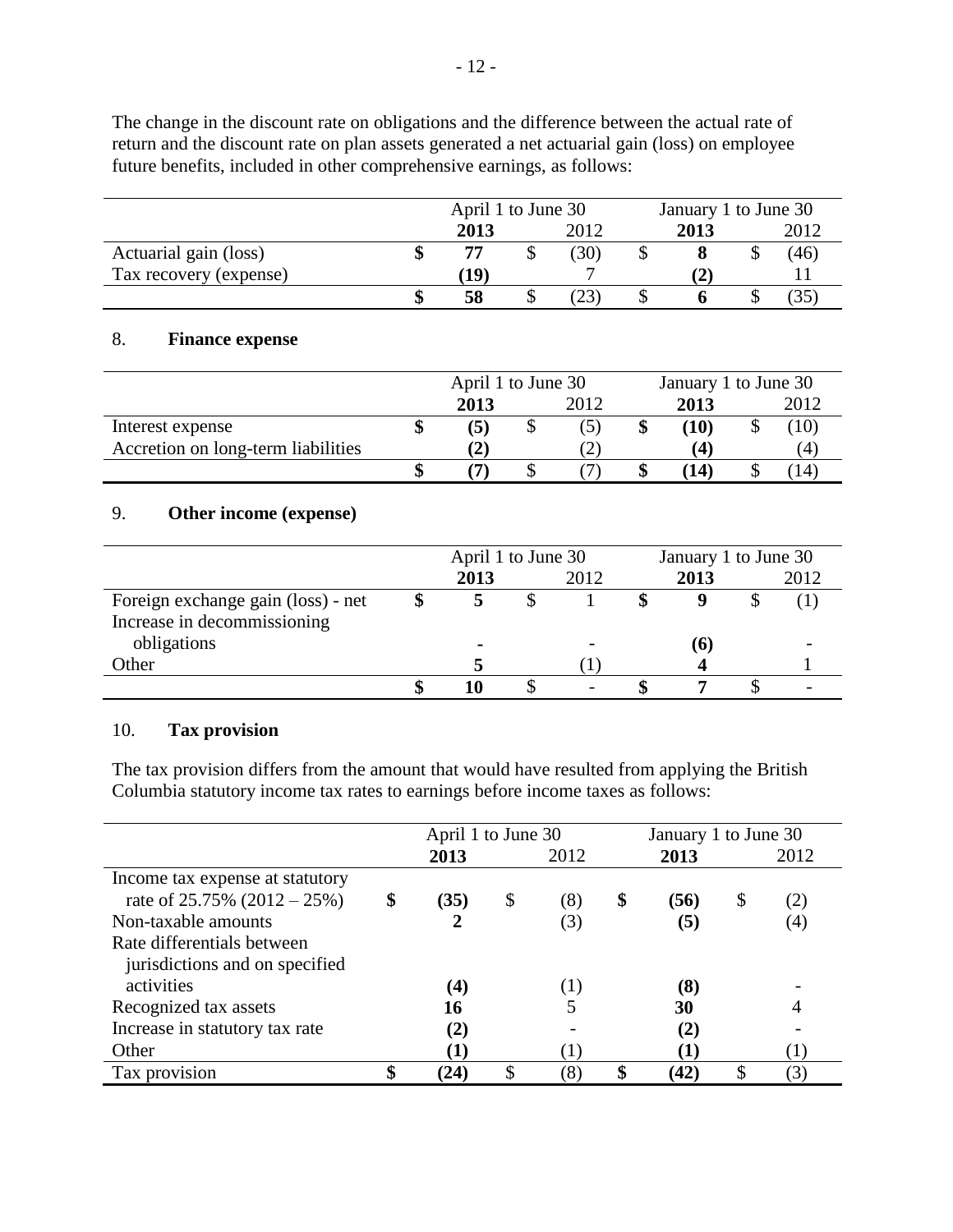### 11. **Earnings per share**

Basic earnings per share is calculated based on earnings available to Common shareholders, as set out below, using the weighted average number of Common shares and Class B Common shares outstanding.

Diluted earnings per share is calculated based on earnings available to Common shareholders adjusted to remove the actual share option expense (recovery) charged to earnings and after deducting a notional charge for share option expense assuming the use of the equity settled method, as set out below. The diluted weighted average number of shares is calculated using the treasury stock method. When earnings available to Common shareholders for diluted earnings per share are greater than earnings available to Common shareholders for basic earnings per share, the calculation is anti-dilutive and diluted earnings per share are deemed to be the same as basic earnings per share.

|                                                  | April 1 to June 30 |            |    | January 1 to June 30 |    |        |
|--------------------------------------------------|--------------------|------------|----|----------------------|----|--------|
|                                                  | 2013               | 2012       |    | 2013                 |    | 2012   |
| <b>Earnings</b>                                  |                    |            |    |                      |    |        |
| <b>Basic</b>                                     | \$<br>109          | \$<br>24   | \$ | 176                  | \$ | 5      |
| Share option expense (recovery)                  | (12)               | 8          |    | 15                   |    | 15     |
| Equity settled share option                      |                    |            |    |                      |    |        |
| adjustment                                       |                    |            |    | (2)                  |    | (2)    |
| Diluted                                          | \$<br>97           | \$<br>32   | \$ | 189                  | \$ | 18     |
| Weighted average number of<br>shares (thousands) |                    |            |    |                      |    |        |
| <b>Basic</b>                                     | 42,865             | 42,856     |    | 42,864               |    | 42,854 |
| Share options                                    | 688                | 341        |    | 712                  |    | 377    |
| Diluted                                          | 43,553             | 43,197     |    | 43,576               |    | 43,231 |
| <b>Earnings per share (dollars)</b>              |                    |            |    |                      |    |        |
| <b>Basic</b>                                     | \$<br>2.54         | \$<br>0.57 | \$ | 4.11                 | \$ | 0.13   |
| Diluted                                          | \$<br>2.23         | \$<br>0.57 | \$ | 4.11                 | \$ | 0.13   |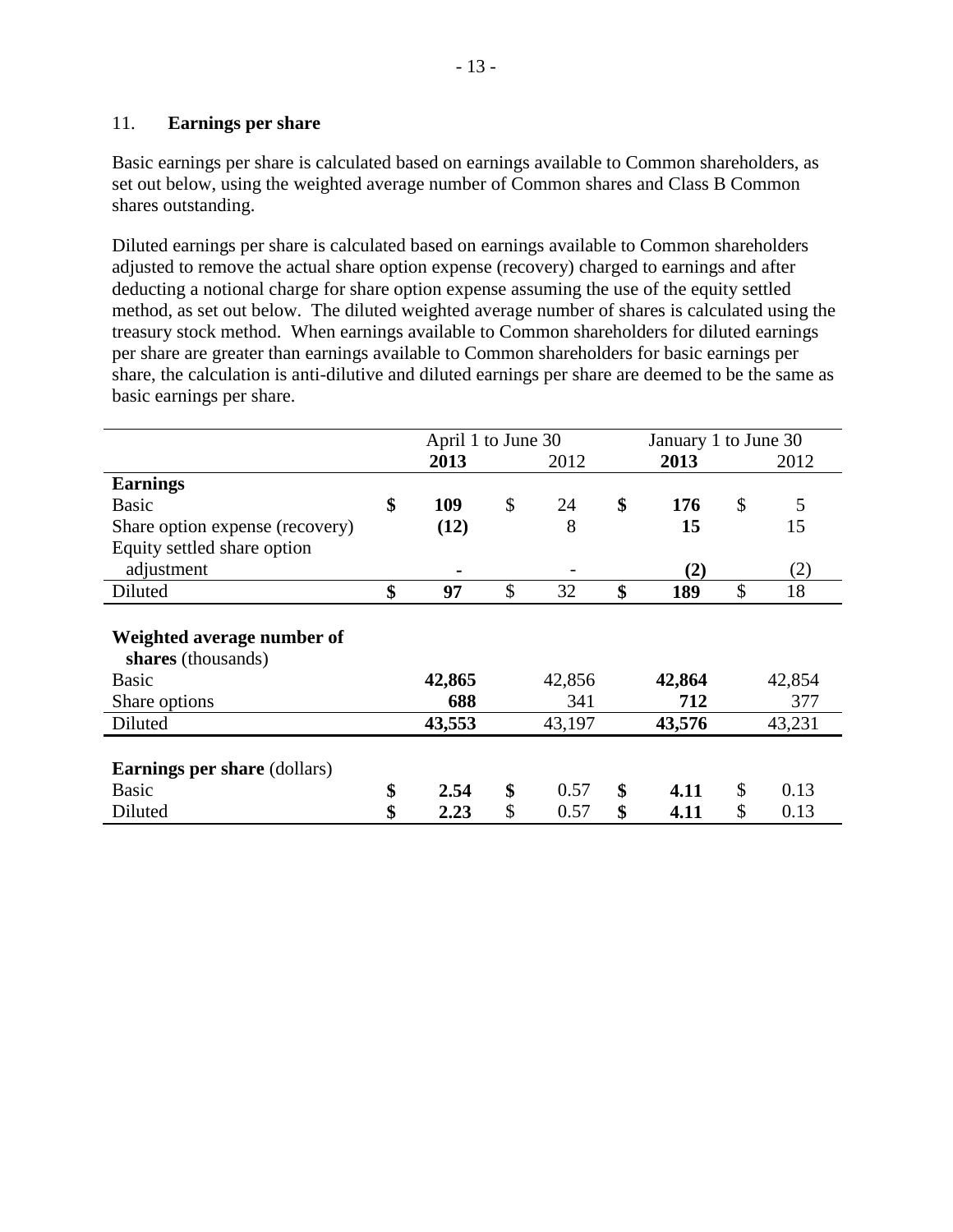# 12. **Segmented information**

| ⊥∠.<br>осдинни иногиканон       | Lumber    |               | <b>Panels</b> |               | Pulp &<br>paper |               | Corporate<br>& other |              | <b>Consolidated</b>      |
|---------------------------------|-----------|---------------|---------------|---------------|-----------------|---------------|----------------------|--------------|--------------------------|
| April 1, 2013 to June 30, 2013  |           |               |               |               |                 |               |                      |              |                          |
| Sales at market prices          |           |               |               |               |                 |               |                      |              |                          |
| To external customers           | \$<br>592 | \$            | 119           | \$            | 189             | \$            |                      | \$           | 900                      |
| To other segments               | 22        |               | 1             |               |                 |               |                      |              |                          |
|                                 | \$<br>614 | \$            | 120           | \$            | 189             | \$            |                      |              |                          |
| EBITDA $1$                      | \$<br>125 | \$            | 10            | \$            | 31              | \$            | 12                   | \$           | 178                      |
| Amortization                    | (22)      |               | (4)           |               | (11)            |               |                      |              | (37)                     |
| Operating earnings              | 103       |               | 6             |               | 20              |               | 12                   |              | 141                      |
| Finance expense                 | (3)       |               | (1)           |               | (3)             |               |                      |              | (7)                      |
| Exchange loss on long-term debt |           |               |               |               |                 |               | (11)                 |              | (11)                     |
| Other income                    | 6         |               | ۰             |               | 4               |               | ٠                    |              | 10                       |
| Earnings before tax provision   | \$<br>106 | \$            | 5             | \$            | 21              | \$            | $\mathbf{1}$         | \$           | 133                      |
| April 1, 2012 to June 30, 2012  |           |               |               |               |                 |               |                      |              |                          |
| Sales at market prices          |           |               |               |               |                 |               |                      |              |                          |
| To external customers           | \$<br>453 | <sup>\$</sup> | 112           | $\mathcal{S}$ | 209             | -\$           |                      | $\mathbb{S}$ | 774                      |
| To other segments               | 17        |               | 2             |               |                 |               |                      |              |                          |
|                                 | \$<br>470 | \$            | 114           | \$            | 209             | \$            |                      |              |                          |
| $EBITDA$ <sup>1</sup>           | \$<br>52  | $\mathbb{S}$  | 12            | $\mathcal{S}$ | 27              | $\mathcal{S}$ | $(9)$ \$             |              | 82                       |
| Amortization                    | (20)      |               | (4)           |               | (12)            |               | (1)                  |              | (37)                     |
| Operating earnings              | 32        |               | 8             |               | 15              |               | (10)                 |              | 45                       |
| Finance expense                 | (3)       |               | (1)           |               | (3)             |               | $\blacksquare$       |              | (7)                      |
| Exchange loss on long-term debt |           |               |               |               |                 |               | (6)                  |              | (6)                      |
| Other income (expense)          | (1)       |               |               |               | $\overline{c}$  |               | (1)                  |              | $\overline{\phantom{a}}$ |
| Earnings before tax provision   | \$<br>28  | \$            | $\tau$        | \$            | 14S             |               | $(17)$ \$            |              | 32                       |
| 1. Non-IFRS measure:            |           |               |               |               |                 |               |                      |              |                          |

EBITDA is defined as operating earnings plus amortization.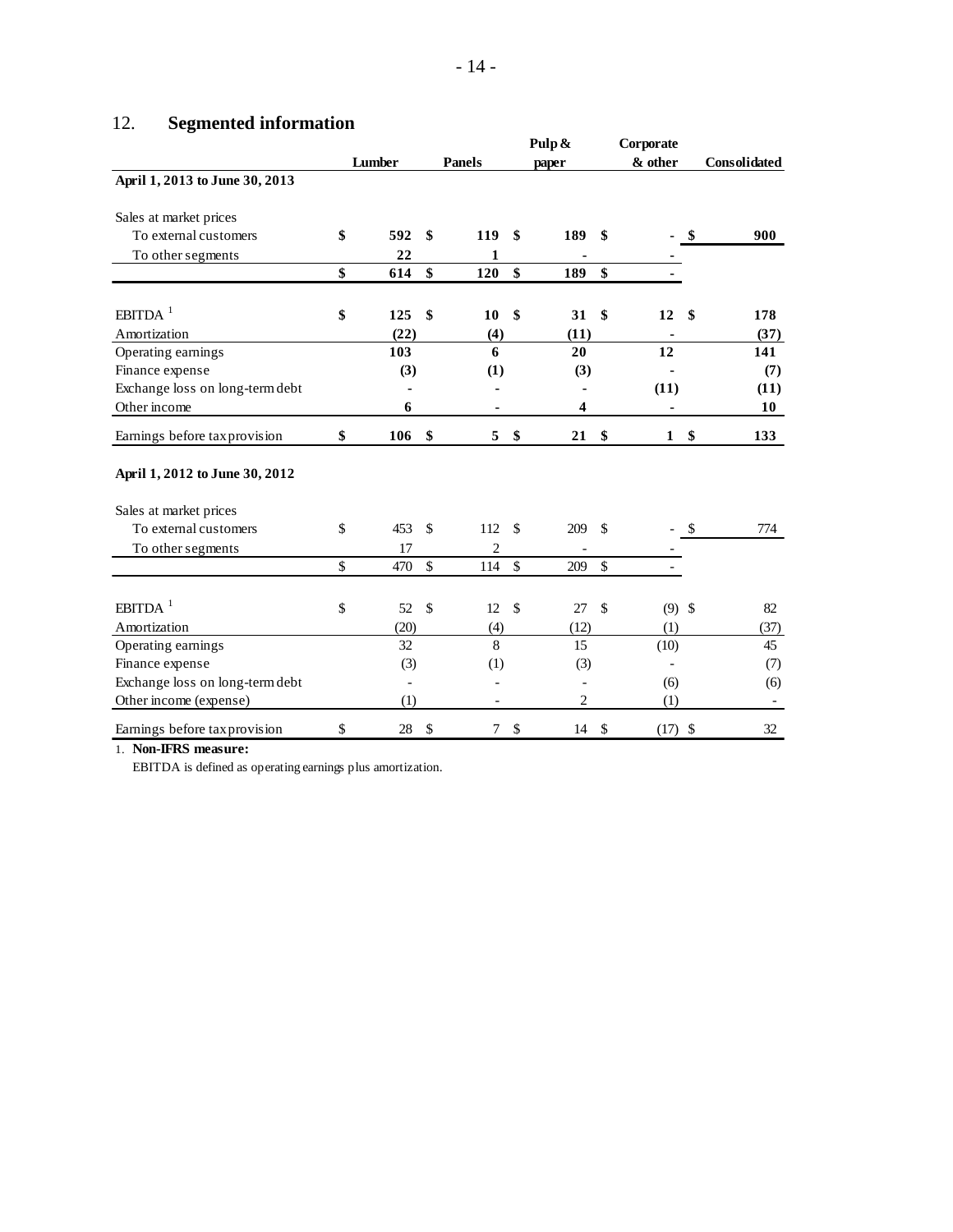|                                                                                    | Lumber         |               | <b>Panels</b> |                    | Pulp & |                    | Corporate<br>& other | Consolidated   |
|------------------------------------------------------------------------------------|----------------|---------------|---------------|--------------------|--------|--------------------|----------------------|----------------|
| January 1, 2013 to June 30, 2013                                                   |                |               |               |                    | paper  |                    |                      |                |
| Sales at market prices                                                             |                |               |               |                    |        |                    |                      |                |
| To external customers                                                              | \$<br>1,153    | \$            | 234           | \$                 | 376    | -\$                |                      | \$<br>1,763    |
| To other segments                                                                  | 40             |               | 3             |                    |        |                    |                      |                |
|                                                                                    | \$<br>1,193    | \$            | 237           | \$                 | 376    | \$                 |                      |                |
|                                                                                    |                |               |               |                    |        |                    |                      |                |
| $EBITDA$ <sup>1</sup>                                                              | \$<br>271      | \$            | 28            | \$                 | 39     | \$                 | $(19)$ \$            | 319            |
| Amortization                                                                       | (46)           |               | (8)           |                    | (23)   |                    | -                    | (77)           |
| Operating earnings                                                                 | 225            |               | 20            |                    | 16     |                    | (19)                 | 242            |
| Finance expense                                                                    | (7)            |               | (2)           |                    | (5)    |                    | ä,                   | (14)           |
| Exchange loss on long-term debt                                                    |                |               |               |                    |        |                    | (17)                 | (17)           |
| Other income (expense)                                                             | 6              |               |               |                    | 6      |                    | (5)                  | $\overline{7}$ |
| Earnings before tax provision                                                      | \$<br>224      | \$            | 18            | \$                 | 17     | \$                 | $(41)$ \$            | 218            |
| January 1, 2012 to June 30, 2012                                                   |                |               |               |                    |        |                    |                      |                |
| Sales at market prices                                                             |                |               |               |                    |        |                    |                      |                |
| To external customers                                                              | \$<br>832      | $\mathcal{S}$ | 215           | <sup>\$</sup>      | 408    | <sup>\$</sup>      |                      | \$<br>1,455    |
| To other segments                                                                  | 36             |               | 4             |                    |        |                    |                      |                |
|                                                                                    | \$<br>868      | $\mathcal{S}$ | 219           | $\mathbf{\hat{S}}$ | 408    | $\mathbf{\hat{S}}$ |                      |                |
| EBITDA <sup>1</sup>                                                                | \$<br>45       | $\mathcal{S}$ | 17            | \$                 | 57     | $\mathcal{S}$      | $(20)$ \$            | 99             |
| Amortization                                                                       | (42)           |               | (8)           |                    | (25)   |                    | (2)                  | (77)           |
| Operating earnings                                                                 | 3              |               | $\mathbf Q$   |                    | 32     |                    | (22)                 | 22             |
| Finance expense                                                                    | (7)            |               | (2)           |                    | (5)    |                    |                      | (14)           |
| Other income (expense)                                                             | 1              |               |               |                    |        |                    | (1)                  |                |
| Earnings before tax provision                                                      | \$<br>$(3)$ \$ |               | 7             | \$                 | 27     | \$                 | $(23)$ \$            | 8              |
| 1. Non-IFRS measure:<br>EBITDA is defined as operating earnings plus amortization. |                |               |               |                    |        |                    |                      |                |

## The geographic distribution of external sales is as follows  $\frac{1}{1}$ :

|                      | April 1 to June 30 |      | January 1 to June 30 |  |       |  |  |  |
|----------------------|--------------------|------|----------------------|--|-------|--|--|--|
|                      | 2013               | 2012 | 2013                 |  | 2012  |  |  |  |
| <b>United States</b> | \$<br>456          | 375  | \$<br>891            |  | 693   |  |  |  |
| Canada               | 215                | 180  | 424                  |  | 349   |  |  |  |
| China                | 130                | 136  | 269                  |  | 252   |  |  |  |
| Other Asia           | 78                 | 58   | 134                  |  | 107   |  |  |  |
| Other                | 21                 | 25   | 45                   |  | 54    |  |  |  |
|                      | \$<br>900          | 774  | 1,763                |  | 1,455 |  |  |  |

1. Sales distribution is based on the location of product delivery by West Fraser.